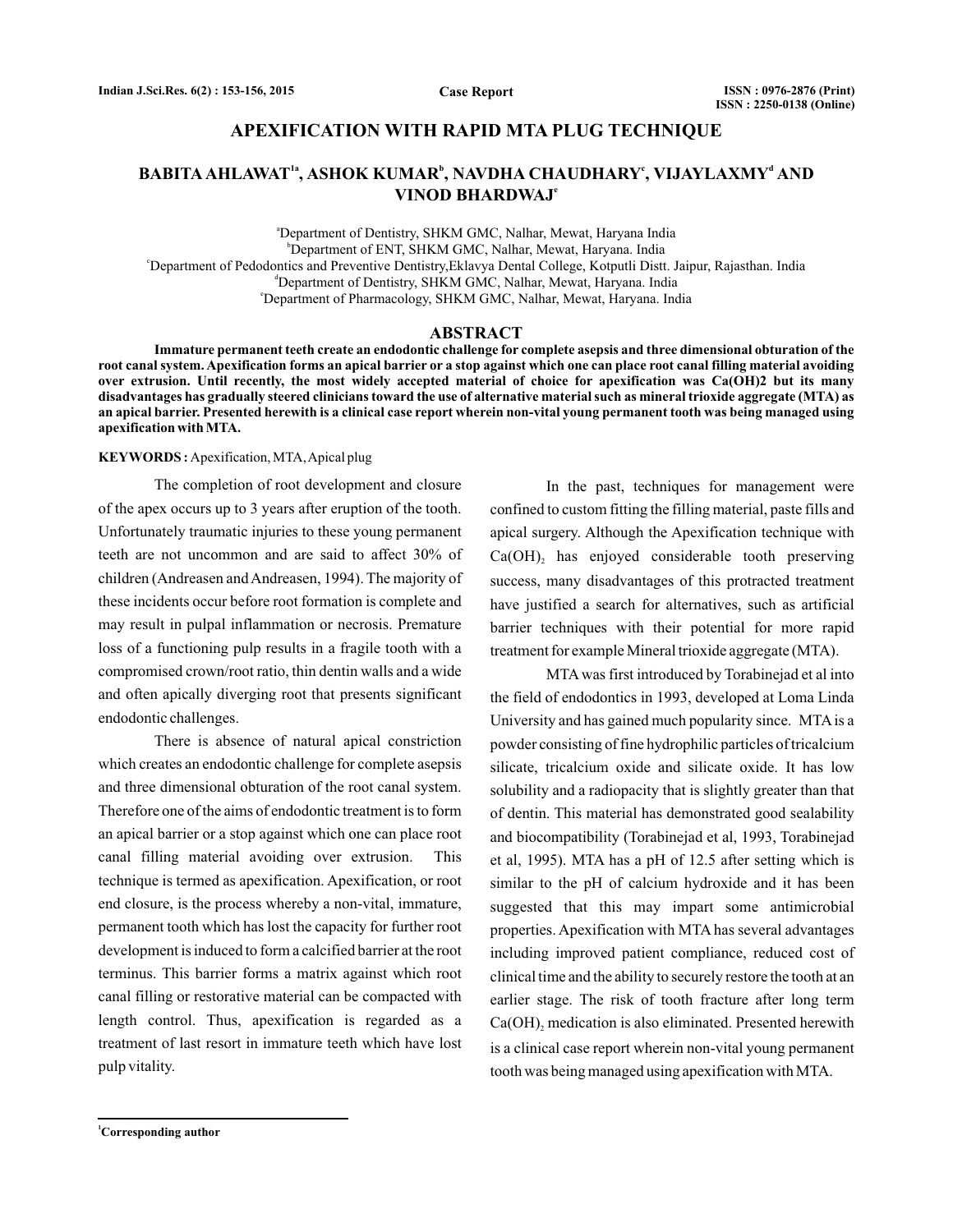### **Case Report**

An 11-year old male reported to the Outpatient Department of Pediatric and Preventive Dentistry, BRS Dental College & Hospital, Panchkula (Haryana) with a chief complaint of broken upper left front tooth with a history of trauma two and a half years back. The patient started noticing that the tooth is becoming discoloured since last six months. The preoperative radiograph (Figure1) revealed an open apex with 11 & periapical radiolucency. The tooth did not respond with pulp sensitivity tests. A diagnosis of Ellis Class IV fracture with Cvek's stage 4 root development was made. Access opening was done. The working length was determined radiographically (Figure2). Cleaning and shaping was done by light hand filing as the dentinal walls were thin. Irrigation was done with 3% sodium hypochlorite & normal saline. The canal was dried using paper points followed by placement of calcium hydroxide paste as intracanal medicament for 1 week (Figure3). The access cavity was sealed with temporary cement. In the next appointment, the canal was dried using paper points after irrigation with 3% sodium hypochlorite and saline. Mineral trioxide aggregate (MTA) was mixed with distilled water to sandy consistency. The mix was placed with Amalgam carrier and increments were condensed with hand pluggers till thickness of 4 mm (Figure4). A wet cotton pellet was placed and access cavity was sealed. The following day, obturation was done and access cavity sealed with Composite (Figure5).

## **DISCUSSION**

The mature permanent teeth can survive for a lifetime without the support of a vital pulp but for the immature permanent tooth, the future is less secure as the absence of natural constriction at the root canal end makes it difficult to control the filling materials. Because of the lack of an apical constriction, Apexification or root end closure has been advocated.

The use of custom fitted gutta-percha cones, but this is not advisable as the apical portion of the root is frequently wider than the coronal portion, making proper condensation of the gutta-percha impossible. Sufficient widening of the coronal segment to make its diameter greater than that of the apical portion would significantly



**Figure 1: Pre-operative Radiograph of 21 Showing Open Apex**



**Figure 2 : Working Length Determination**

weaken the root and increase the risk of fracture.

Before the introduction of conservative apical closure techniques, the usual approach to this problem was surgical. Although this could be successful, psychological and patient management issues in patients who are usually young children offered many contraindications. A more predictable and less traumatic approach was desirable.

Until recently, the most widely accepted technique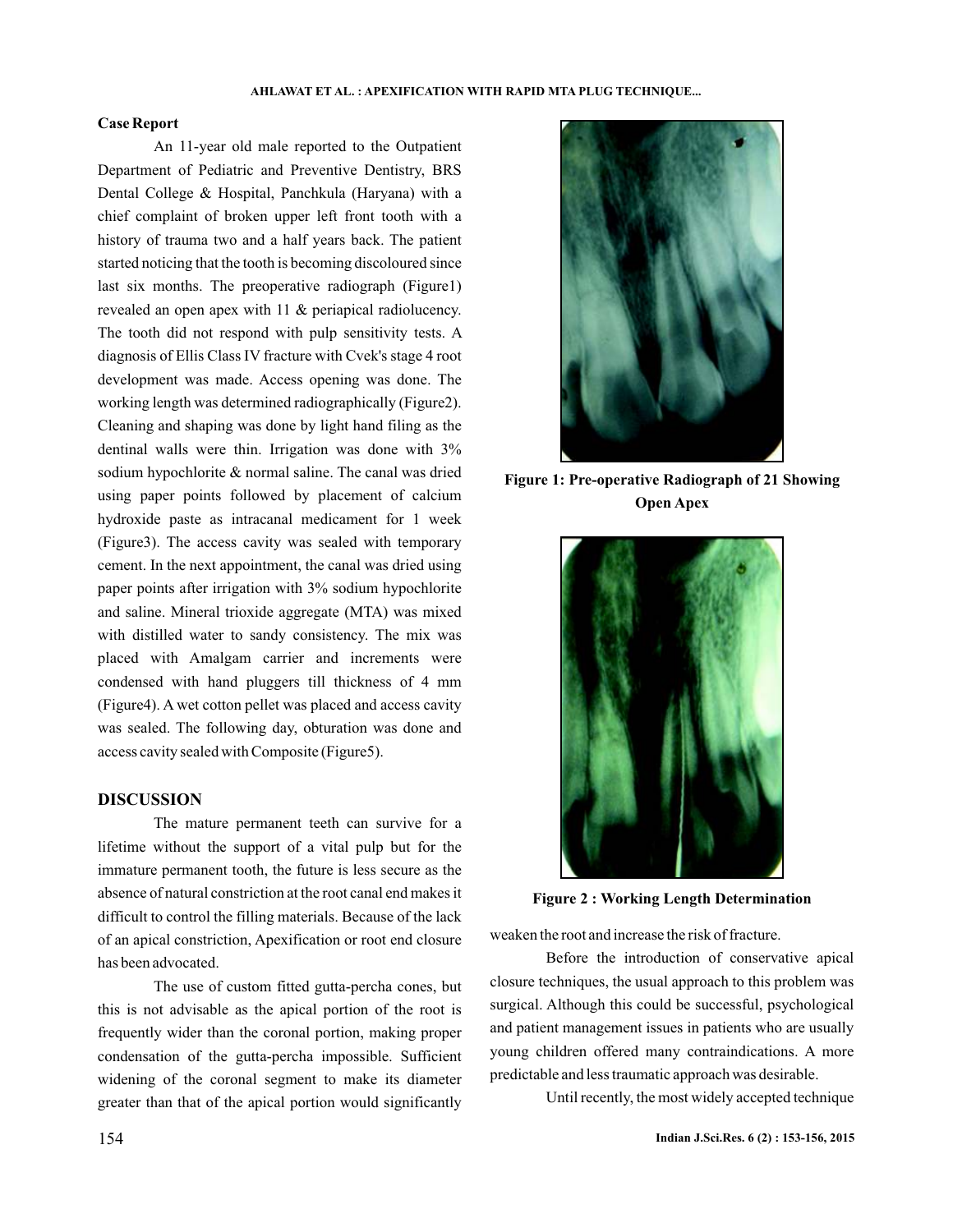

**Figure 3 : Calcium Hydroxide Pushed As An Intra-Canal Medicament**



**Figure 4 : MTA- Apical Plug**

has involved cleaning and filling the canal with a temporaty paste, most commonly  $Ca(OH)_{2}$ , alone or in combination with other drugs, to promote apexification. Comparable outcomes have been noted in humans and animals with tricalcium phosphate, collagen calcium phosphate, osteogenic protein-1, bone growth factors and a number of other material. Apexification using calcium hydroxide requires multiple visits and could take a year or more to

achieve a complete apical barrier that would allow root canal filling using gutta-percha and sealer. The time needed depends on stage of root development and status of periapical tissue. Although the clinical success rates for  $Ca(OH)$ <sub>2</sub> apexification is high, complications like risk of reinfection and root fracture has gradually steered clinician toward the use of alternative material such as mineral trioxide aggregate (MTA) as an apical barrier.

MTAapical barrier technique can be introduced as an alternative to calcium hydroxide apexification. Successful outcome of MTA apexification has been reported (Holden et al, 2008). The essence of this treatment approach lies in the expedient cleaning and shaping of the root canal system, followed by replacement of an apical seal with a material that is amenable to tissue healing and regeneration (Steinig et al, 2003 and Matt et al, 2004). MTA apexification may be performed as a one- or two-visit procedure and alleviate the need for extended period of dressing with  $Ca(OH)_{2}$ . This technique also allows for immediate restoration and reduces the potential of catastrophic, vertical or oblique root fracture that often affects such teeth. MTAhas a unique advantage because one of the problems often found in those cases is the presence of tissue fluid or exudation into the canals.

MTA as an apexification material represents a primary monoblock. Appetite like interfacial deposits form during the maturation of MTA result in filling the gap induced during material shrinkage phase and improves the frictional resistance of MTA to root canal walls. The formation of nonbonding and gap filing appetite crystals also accounts for seal of MTA. So, keeping these in view, MTA was chosen for the present case. The root canal was medicated for 1 week with  $Ca(OH)_2$  to raise the acidic pH of the inflamed periapical tissues before permanently sealing as research has suggested that tissue pH may affect the hydration reaction and final physical properties of MTA (Lee et al, 2004).

The apical plug created with MTA can be interpreted as an artificial barrier to condense the subsequent root canal filling material, in order to prevent reinfection of the canal system. Some authors have postulated that possible leakage of MTA could be influenced by the thickness of the apical plug. A recent study